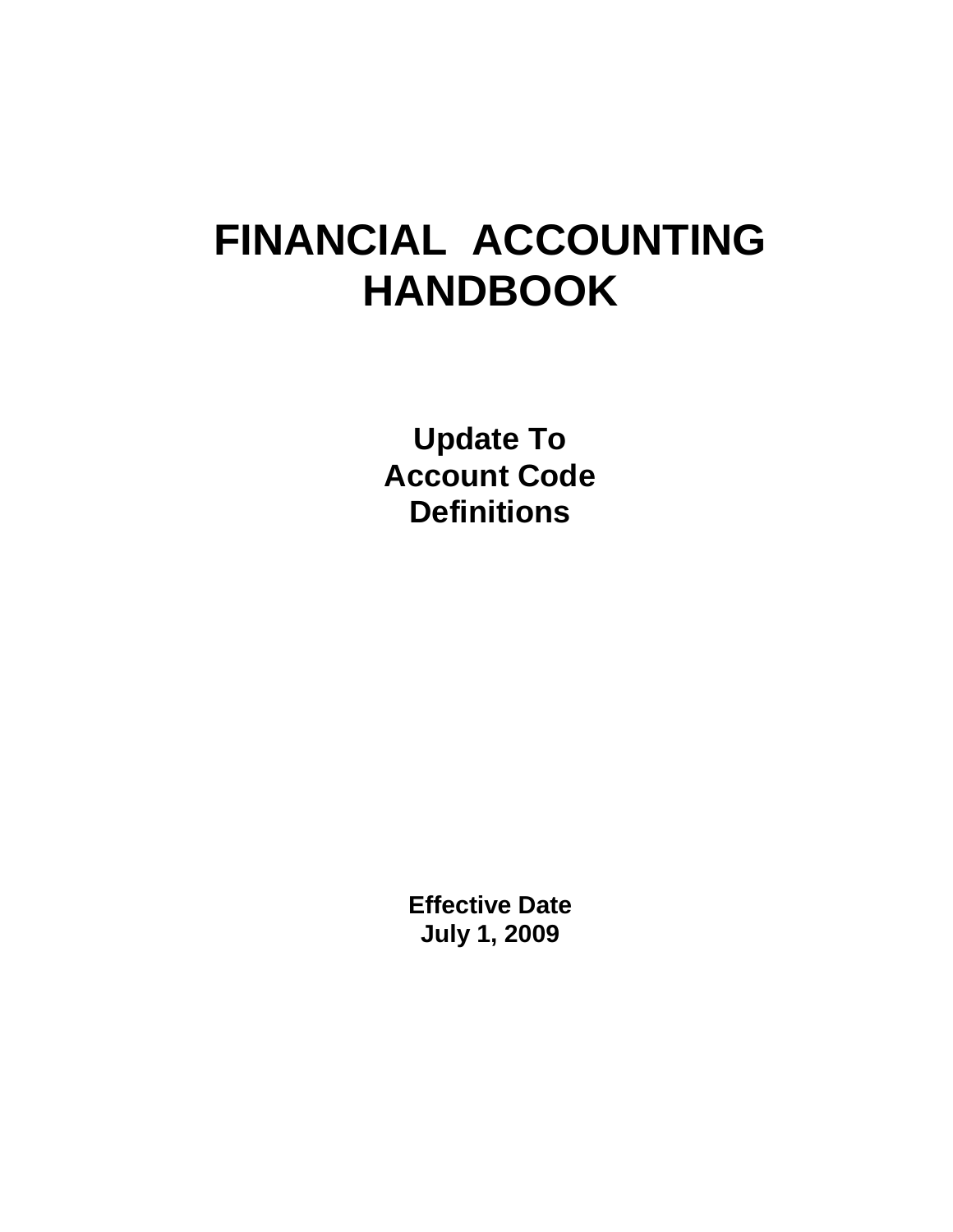Account means the service or commodity obtained as the result of a specific expenditure. Seven major Object categories are identified and described in this manual: (1) Salaries, (2) Employee Benefits, (3) Purchased Services, (4) Supplies and Materials, (5) Capital Outlay, (6) Other Objects, and (7) Transfers. These broad categories are subdivided to obtain more detailed information about objects of expenditures. A three-digit code is used which makes it possible to identify detailed expenditure information. Following are definitions of the major object and sub-object categories.

SALARIES. Amounts paid to employees of the school district in permanent or temporary positions, including personnel substituting for those in permanent positions. This includes gross salary for personal services rendered while on the payroll of the school district.

> Regular Salaries. Full-time, part-time, and prorated portions of the cost of work performed by permanent employees of the school district.

> Principal**/**Assistant Principal Salaries. Full-time, part-time, and prorated portions of the cost of work performed by principals and assistant principals.

> Paraprofessional/Teacher Assistant/Clerical Salaries. Full-time, parttime, and prorated portions of the cost of work performed by paraprofessionals/teacher assistants and clerical employees.

> Substitute/Temporary Salaries. Full-time, part-time, and prorated portions of the cost of work performed by temporary or substitute employees of the school district.

> Overtime Salaries. Money paid to employees of the school district in either temporary or permanent positions for work performed in addition to the normal work period for which the employee is compensated. The terms of such payment for overtime is a matter of State and local regulations and interpretation. Included in this object dimension would be stipends and bonus pay.

> Terminal Leave. Compensation paid to employees for accumulated leave on termination of employment.

TERI-Second Annual Leave Payout. The second annual leave payment to eligible TERI employees at retirement.

EMPLOYEE BENEFITS. Amounts paid by the school district on behalf of employees. These amounts are not included in the gross salary but are over and above that amount. Such payments are fringe benefit payments and, while not paid directly to employees, are part of the cost of salaries and benefits.

> Group Health and Life Insurance. Employer's share of any insurance plan.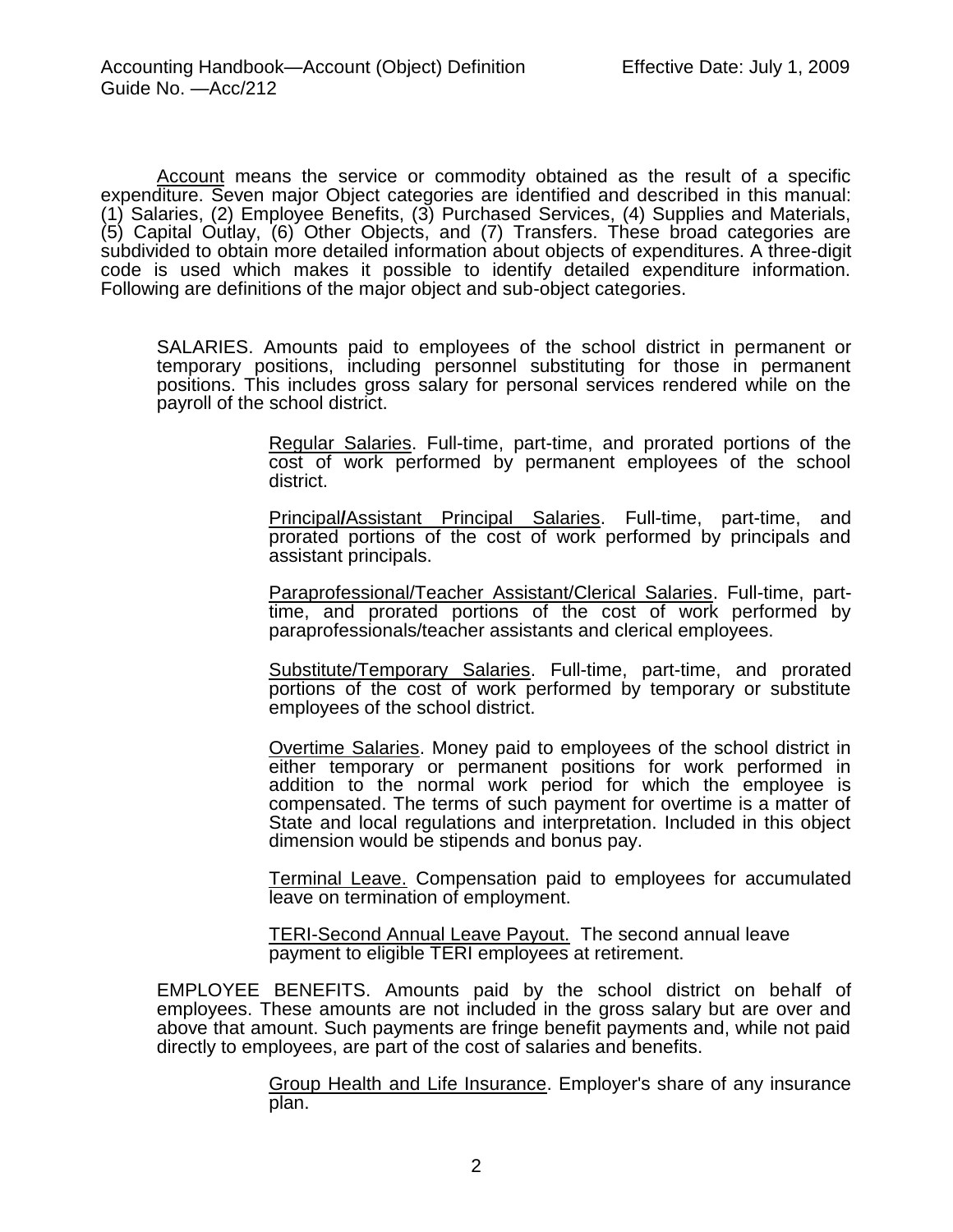Employee Retirement. Employer's share of State or local retirement systems paid by the school district, including the amount paid for employees assigned to Federal programs.

Social Security. Employer's share of social security paid by the school district.

Tuition Reimbursement. Amounts reimbursed by the school district to any employee qualifying for tuition reimbursement based upon school district policy.

Deferred Compensation. Amounts paid by the school district as matching contributions to deferred compensation plans for eligible employees.

Unemployment Compensation Tax. Amounts paid by the school district to provide unemployment compensation for its employees.

Worker's Compensation Tax. Amounts paid by the school district to provide worker's compensation for its employees.

Other Employee Benefits. Employee benefits other than those classified above.

PURCHASED SERVICES. Amounts paid for personal services rendered by personnel who are not on the payroll of the school district and other specialized services which the school district may purchase. While a product may or may not result from the transaction, the primary reason for the purchase is the service provided.

PROFESSIONAL AND TECHNICAL SERVICES. Services which by their nature can be performed only by persons or firms with specialized skills and knowledge. Included are doctors, lawyers, auditors, consultants, teachers, and accountants. Also included are services which are not regarded as professional but require basic scientific knowledge, manual skills, or both. Such services include data processing services, statistical services, purchasing and warehousing services, graphic arts, etc.

Instructional Services. Non-payroll services performed by qualified persons directly engaged in providing learning experiences for students. Included are the services of teachers, teacher assistants, teacher aides, and performance contract activities.

Instructional Programs Improvement Services. Services performed by persons qualified to help teachers and supervisors enhance the quality of the teaching process. This category includes curriculum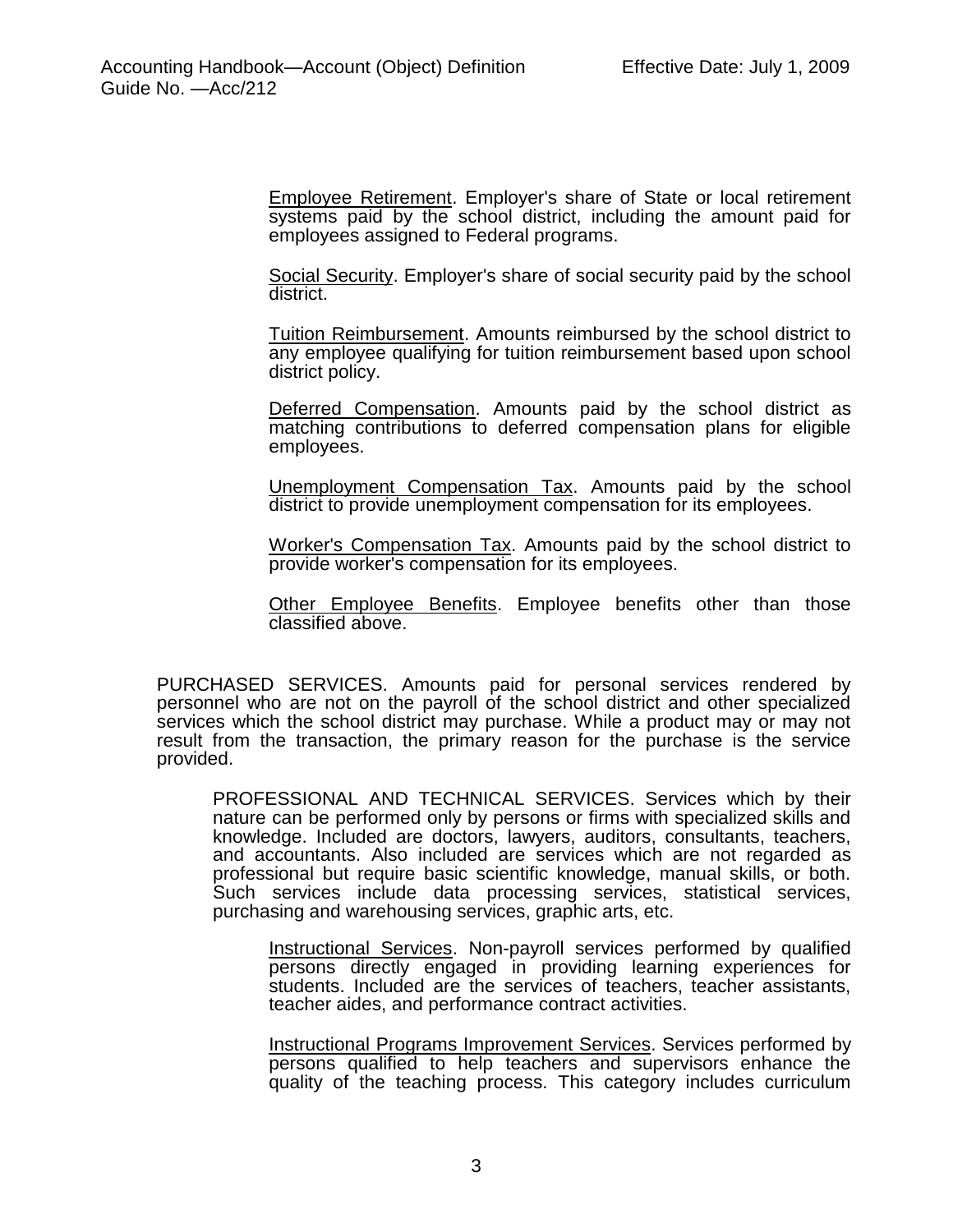consultants, in-service training specialists, etc. who are not on the payroll of the school district.

Student Services. Non-payroll services of qualified personnel to assist students and their parents in solving mental and physical problems to supplement the teaching process.

Staff Services. Services performed by qualified personnel to assist in employing and assigning staff. This category includes specialists in personnel counseling and guidance. Non-Instructional staff training is charged here.

Management Services. Services in support of the various policymaking and managerial activities of the school district including the Board of Education. Included would be management consulting activities oriented to general governance, business and financial management, counseling related to the employment of a superintendent, counseling services for school management support activities, election and tax assessing, and collecting services. This category includes consultants, individually or as a team, to assist the superintendent in conference or through systematic studies.

Data Processing Services. Services performed by persons, organizations, or agencies qualified to process data. This category includes data processing services purchased from another agency or concern or specialists who are contracted to perform a specific task on a short-term basis.

Statistical Services. Non-payroll services performed by persons or organizations qualified to assist in handling statistics. This category includes special services for analysis, tabulation, or similar work. An example would be the cost of tabulating testing results.

Audit Services. Professional services provided by independent certified public accountants in preparing the annual school district, county board, or AVC/Technology Center audit report.

Legal Services. Specialized services provided to the school district for legal counsel. (Use this object to record only legal service expenditures.)

 PROPERTY SERVICES. Services purchased to operate, repair, maintain, insure, and rent property owned and/or used by the school district. These services are performed by persons other than school district employees.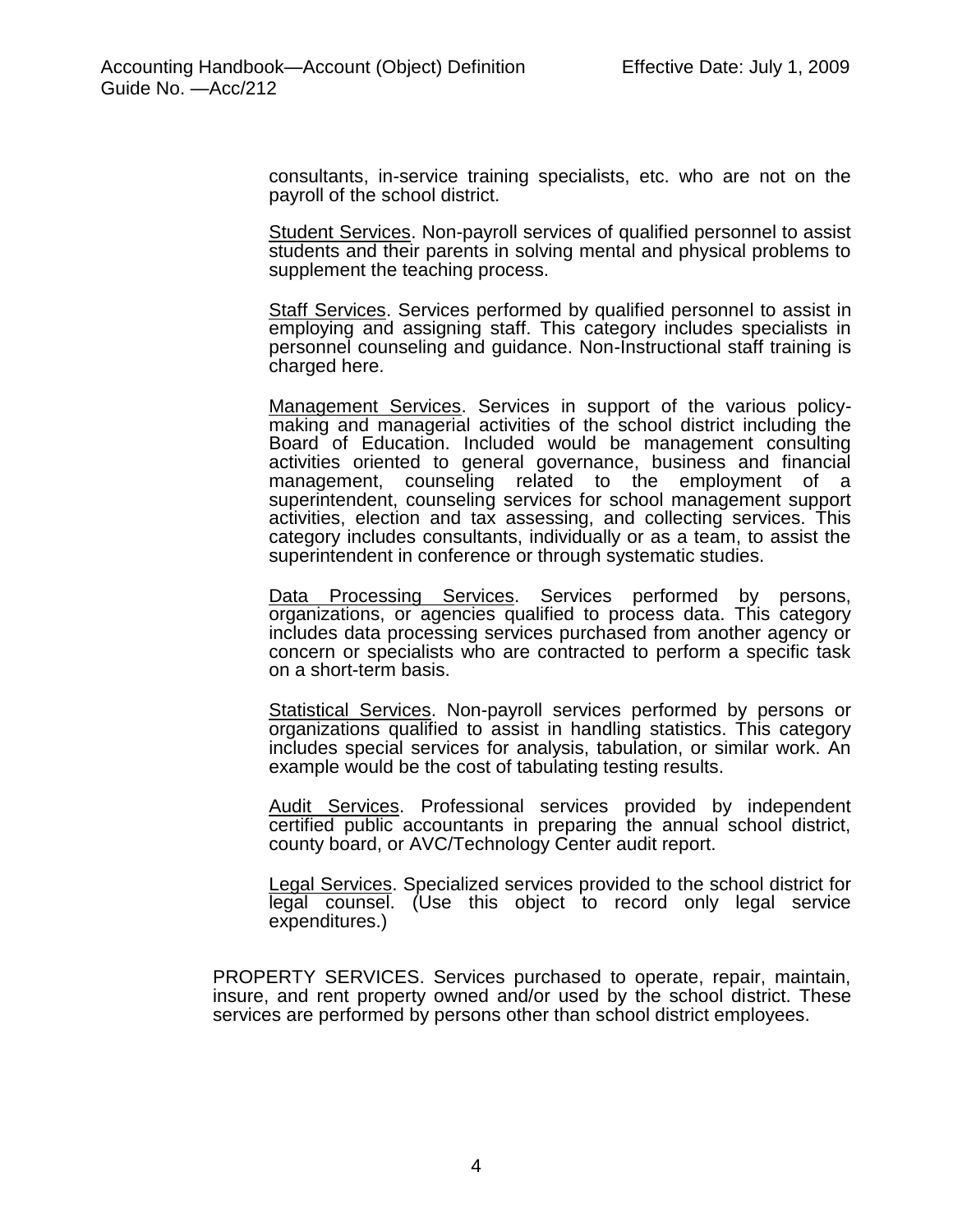Public Utility Services. Expenditures for utility services supplied by public or private organizations. Water and sewerage are included here.

**Energy services (natural gas, electricity, oil, coal, gasoline, and other heating fuels) are classified as supplies and SHOULD NOT BE INCLUDED here.**

Cleaning Services. Services purchased to clean buildings apart from services provided by school district employees.

Repairs and Maintenance Services. Expenditures for repairs and maintenance services not provided directly by school district personnel. This includes contracts and agreements for the upkeep of grounds, buildings, and equipment.

Property Insurance. Expenditures for insurance on any type property owned or leased by the school district.

Rentals. Expenditures for leasing or renting land, buildings, and equipment for both temporary and long-range use of the school district. This includes lease of data processing equipment, lease purchase arrangements, and similar rental agreements.

Other Property Services. Property services which are not classified above. This includes the cost of garbage pick up.

TRANSPORTATION SERVICES. Expenditures for transporting children to and from school and official travel of school district employees.

Student Transportation. Expenditures for transporting children to and from school as provided by state law. These include payments to individuals who transport themselves or to parents who transport their own children for reimbursement of school transportation expenses.

Travel. Costs for transportation, meals, hotel, registration fees and other expenses associated with traveling on business for the school district. Payments for Per Diem in lieu of reimbursements for subsistence (room and board) also are charged here.

Other Transportation Services. Transportation services other than for students or those in the above classifications. Travel reimbursements for non-district personnel are charged here.

MISCELLANEOUS PURCHASED SERVICES. Expenditures for communication, advertising, and printing and binding services provided to school districts.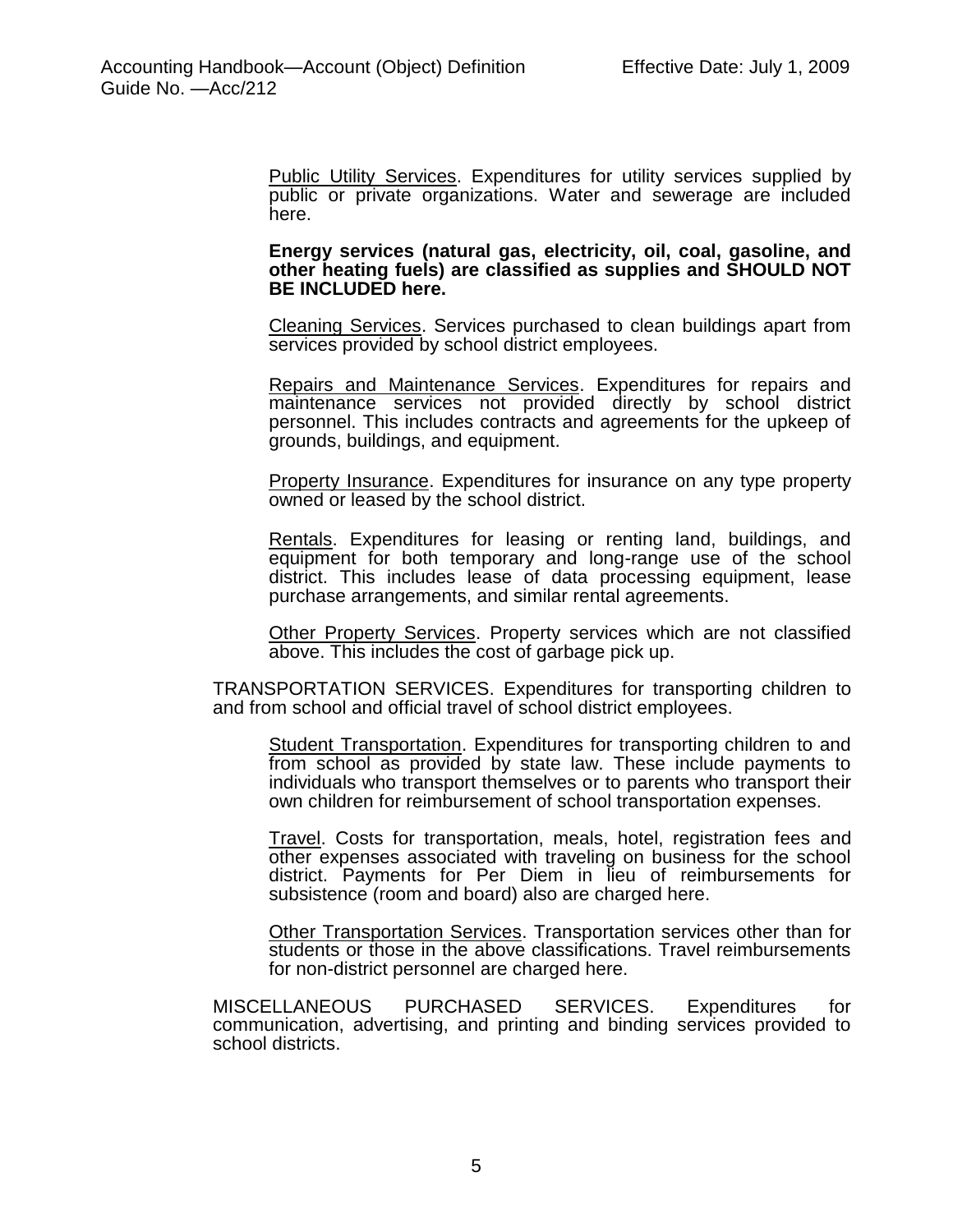Communication. Services provided by persons or businesses to assist in transmitting and receiving messages or information. This category includes telephone and telegraph services. Phone lines used specifically to support classroom instruction may be charged to the appropriate instructional function.

Technology. Expenditures for technology hardware and software services provided by persons or businesses, not provided directly by school district personnel. Maintenance contracts and repair services for technology should be charged here. Costs for Instructional Television Program user licenses are included in this object.

Advertising. Expenditures for printed announcements in professional periodicals and newspapers or announcements broadcast by radio and television networks. These expenditures include advertising for such purposes as personnel recruitment, bond sales, used equipment sales, etc.

Printing and Binding. Expenditures for printing and binding, usually according to specifications of the school district. This includes the designing and printing of forms and posters as well as printing and binding of school district publications.

TUITION. Expenditures to reimburse educational agencies within the state for services rendered to students residing in the legal boundaries of the paying school district.

Tuition to AVC/Technology Center. Expenditures to reimburse an *Independent* Area Vocational/Technology Center for services rendered to students residing in the legal boundaries of the paying school district.

Tuition to LEA. Expenditures to reimburse a local school district or County Board of Education in South Carolina for services rendered to students residing in the legal boundaries of the paying school district.

Tuition to Other Entity. Expenditures to reimburse other public or private educational agencies for services rendered to students residing in the legal boundaries of the paying school district.

OTHER PURCHASED SERVICES. Expenditures for purchased services not included in the above classifications and for contracted salaries and fringe benefits in the Food Service Program.

**Other Purchased Services.** Expenditures for all other purchased services not included in the above classifications. Health and Accident insurance for student athletes should be charged here.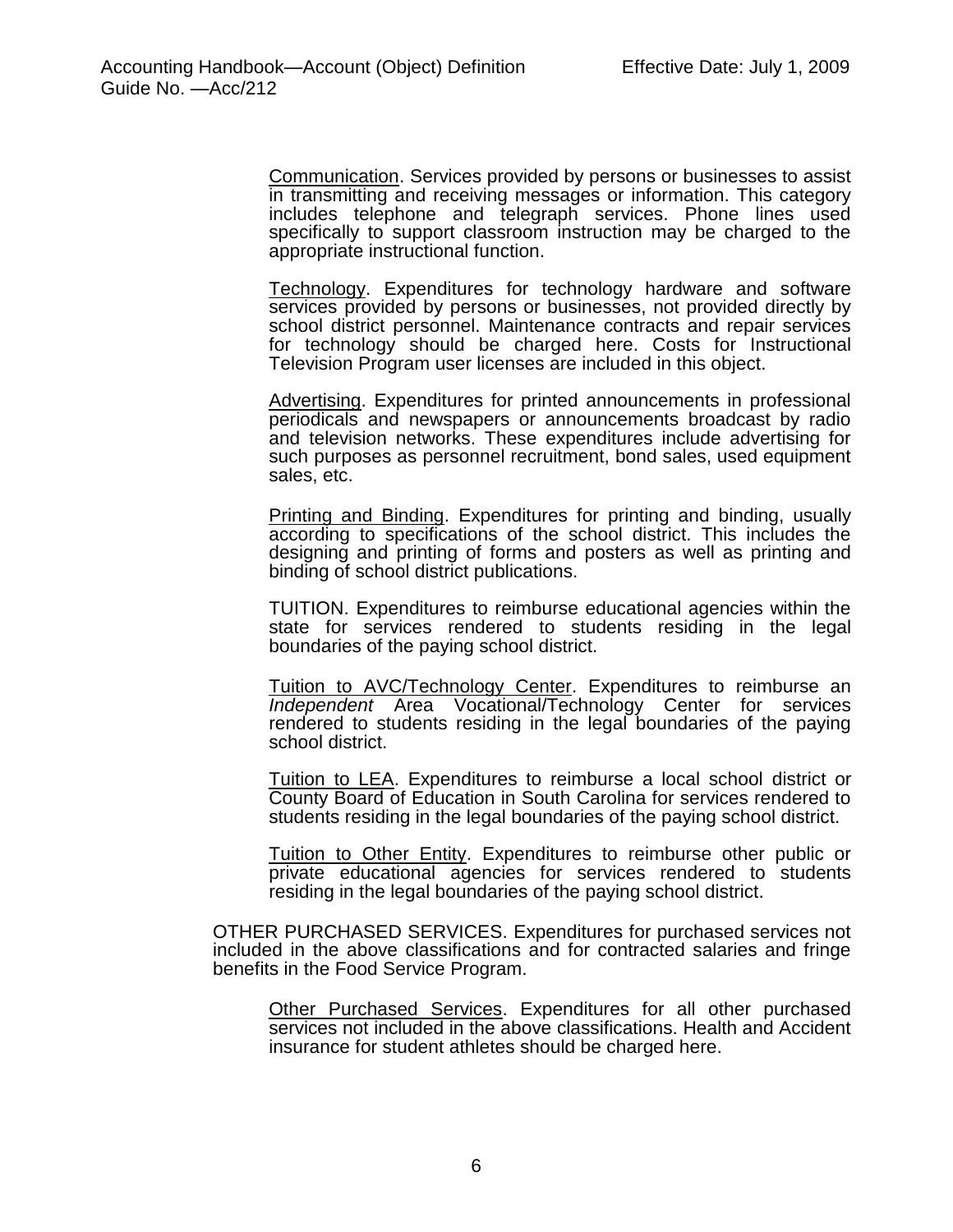Food Service Contracted Salaries. Expenditures to reimburse food service management contractors for salaries of on-site (school) personnel employed by the contractor.

Food Service Contracted Fringe Benefits. Expenditures to reimburse food service management contractors for fringe benefits for on-site (school) personnel employed by the contractor.

Other Professional and Technical Services. Services which are professional and/or technical in nature and are not included in the preceding Purchased Services classifications. Includes services of architects and engineers.

Miscellaneous Purchased Services. Expenditures for other purchase services that are not included in the preceding purchased services classifications.

SUPPLIES AND MATERIALS. Amounts paid for material items of an expendable nature, including energy supplies, that are consumed, worn out, or deteriorated by use; or items that lose their identity through fabrication or incorporation into different or more complex units or substances. In 2004–05, the state capitalization rate was increased from \$1000 to \$5,000 for single item purchases. Use of the increased amount is at the discretion of the LEAs**,** which may choose an amount below \$5,000. If a school district chooses to implement the increased rate, single item purchases less than \$5,000 should be accounted for as supplies in this series.

> Supplies. Expenditures for all supplies for the operation of a school district, including freight and cartage. Postage and shipping charges are included in this category. If supplies are handled for resale to pupils, only the net cost of supplies is recorded here. Exclude Technology and Software Supplies.

> Textbooks. Expenditures for prescribed books which are purchased for pupils or groups of pupils, and resold or furnished free to them. This category includes the costs of workbooks, textbook binding or repairs, as well as the net amount of textbooks which are purchased to be resold or rented.

> Library Books and Materials. Expenditures for regular or incidental purchases of library books, globes, and maps available for general use by students, including any reference books, even though such reference books may be used solely in the classroom. Also recorded are costs of binding or other repairs to school library books. Books on audio tape, diskette or CD-ROM are charged here. The initial purchase of books or materials for a new school library or an expansion of the library are recorded under Capital Outlay.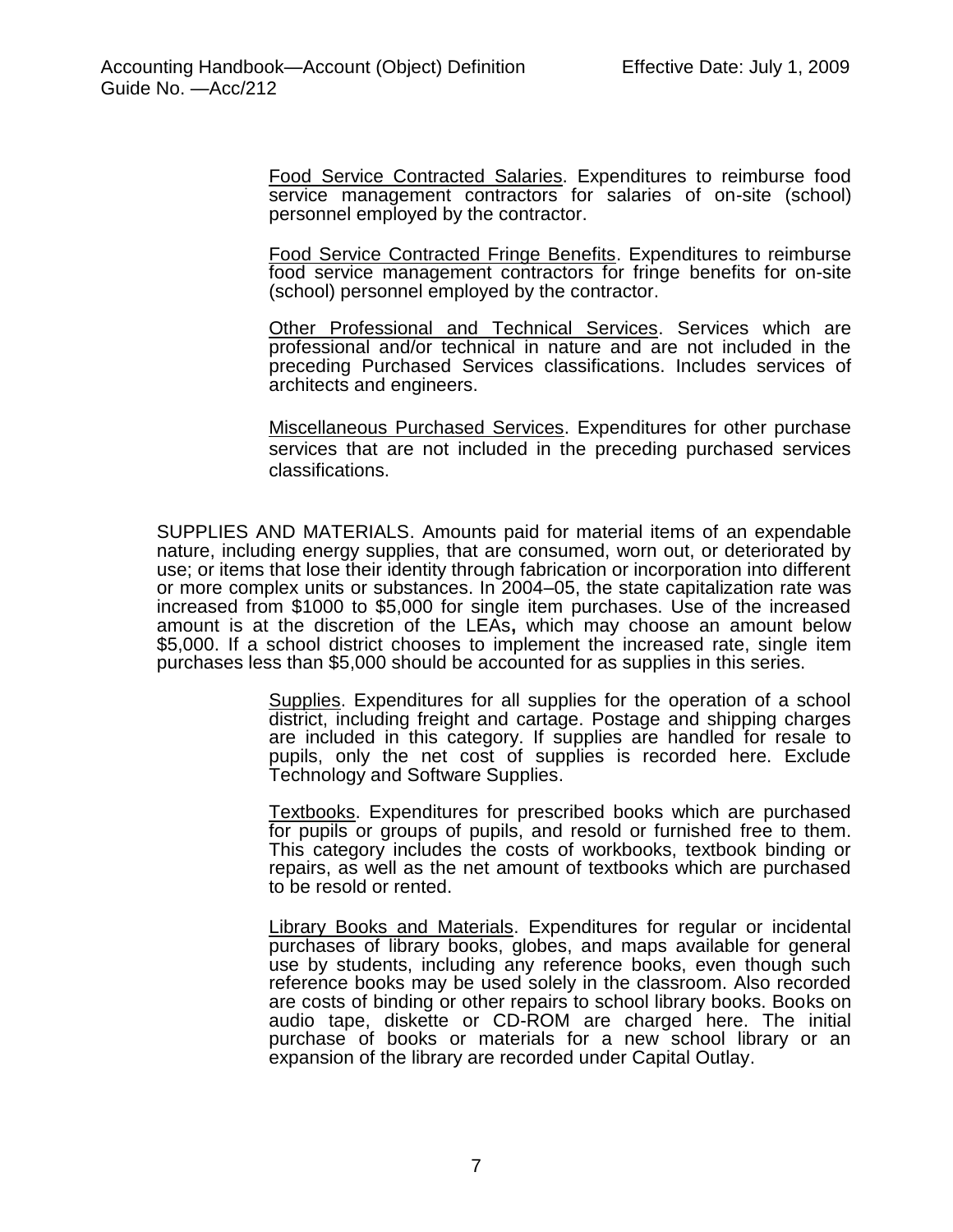Periodicals. Expenditures for periodicals and newspapers for general use in the school library. A periodical is any publication appearing at regular intervals of less than a year and continuing for an indefinite period.

Technology and Software Supplies. Expenditures for technology items and supplies used to support technology equipment. Included are expenditures for software (not purchased as part of an initial computer purchase), noncapitalized technology items, video tapes, surge protectors, printer cartridges and ribbons, etc.

Warehouse Inventory Adjustment. Expenditures which are the result of a deficit usually found in an audit or count of items held in store or warehouse inventory. Expenditures for the purchase of these items are generally debited to the Asset account, Inventory of Supplies, and are charged to the proper appropriation as they are requisitioned. Only a loss should be charged to this account. If the physical inventory reflects an overage in items, the excess is debited to the Asset account, Inventory and Supplies.

FOOD. Expenditures for food purchases used in the school food service program.

USDA Commodities. Cash value of USDA Commodities used during the period.

Commodity Distribution Charge. Expenditures for distributor charges for handling USDA donated commodities.

Energy. Expenditures for energy, including gas, oil, coal, gasoline, and services received from public or private utility companies. The cost of electricity is charged here.

Other Supplies and Materials. Expenditures for all other supplies and materials not included in the above classifications.

CAPITAL OUTLAY. Expenditures for the acquisition of fixed assets or additions to fixed assets. Included are expenditures for land or existing buildings, improvements of grounds, construction of buildings; additions to buildings, remodeling of buildings, initial equipment, additional equipment, and replacement of equipment. In 2004–05, the state capitalization rate was increased from \$1,000 to \$5,000 for single item purchases. Use of the increased amount is at the discretion of the LEAs. If a school district chooses to implement the increased rate, single item purchases less than \$5,000 should be accounted for as supplies..

> Land. Expenditures for the purchase of land and the purchase of air rights, mineral rights etc. are included here.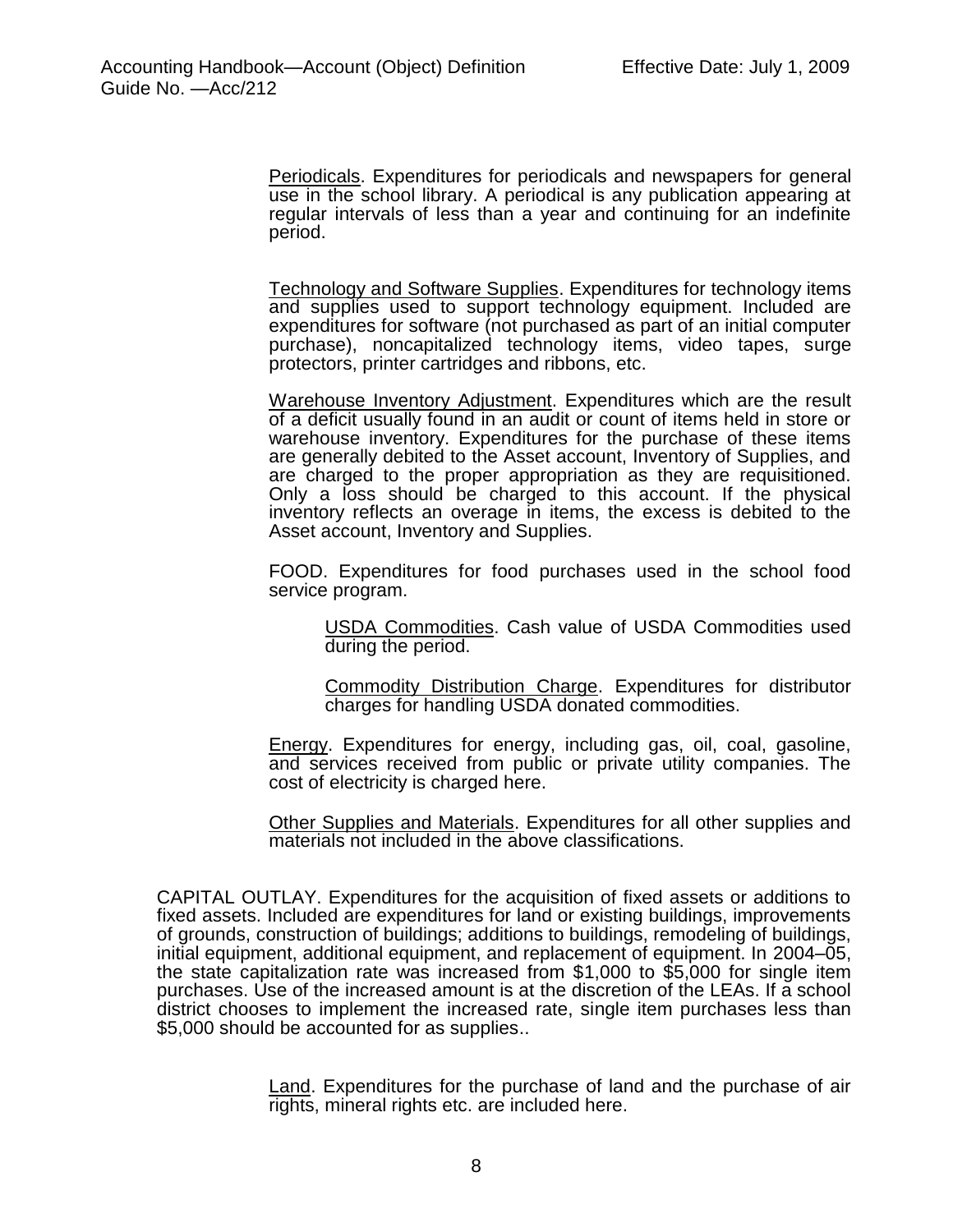Construction Services. Expenditures for constructing, renovating and remodeling services paid to contractors. Also include expenditures for major permanent structural alterations, and for the initial or additional installation of heating and ventilating systems, fire protections systems, and other service systems in existing buildings.

Buildings. Expenditures for acquiring existing buildings. Included are expenditures for installment or lease payments (except interest) which have a terminal date and result in the acquisition of buildings.

Improvements Other Than Buildings. Expenditures for the initial and major additional improvement of sites and adjacent right-of-way, after acquisition by the school district, consisting of such work as grading, landscaping, seeding, and planting of shrubs and trees; constructing new sidewalks, roadways, retaining walls, sewers and storm drains; installing hydrants, initial surfacing and soil treatment of athletic fields and tennis courts; furnishing and installing for the first time, fixed playground apparatus, flagpoles, gateways, fences, and underground storage tanks which are not part of building service systems; and demolition work. Special assessments against the school district for capital improvements such as streets, curbs, and drains are also recorded here.

Equipment. Expenditures for initial, additional, and replacement items of equipment, such as furniture and machinery, excluding technology and software equipment items.

Technology Equipment and Software. Expenditures for the initial, additional, and replacement costs for technology items such as computers, LANs, WANs, CD ROMs, computer software (when included as part of system purchases), satellites, modems, FAX machines and other similar equipment items used for the development and implementation of technology.

Vehicles. Expenditures for the purchase of conveyances to transport persons or objects.

Library Books and Materials. Expenditures for books, maps, globes, etc. which constitute the initial furnishing of a newly constructed building. These include books outside the library if they are capitalized and any appreciable accession involving an expansion of the library.

Depreciation. The portion of the cost of a fixed asset which is charged as an expense during a particular period. In accounting for depreciation, the cost of a fixed asset, less any salvage value, is apportioned over the estimated service life of such an asset, and each period is charged with a portion of such cost. Through this process, the cost of the asset is ultimately charged off as an expense.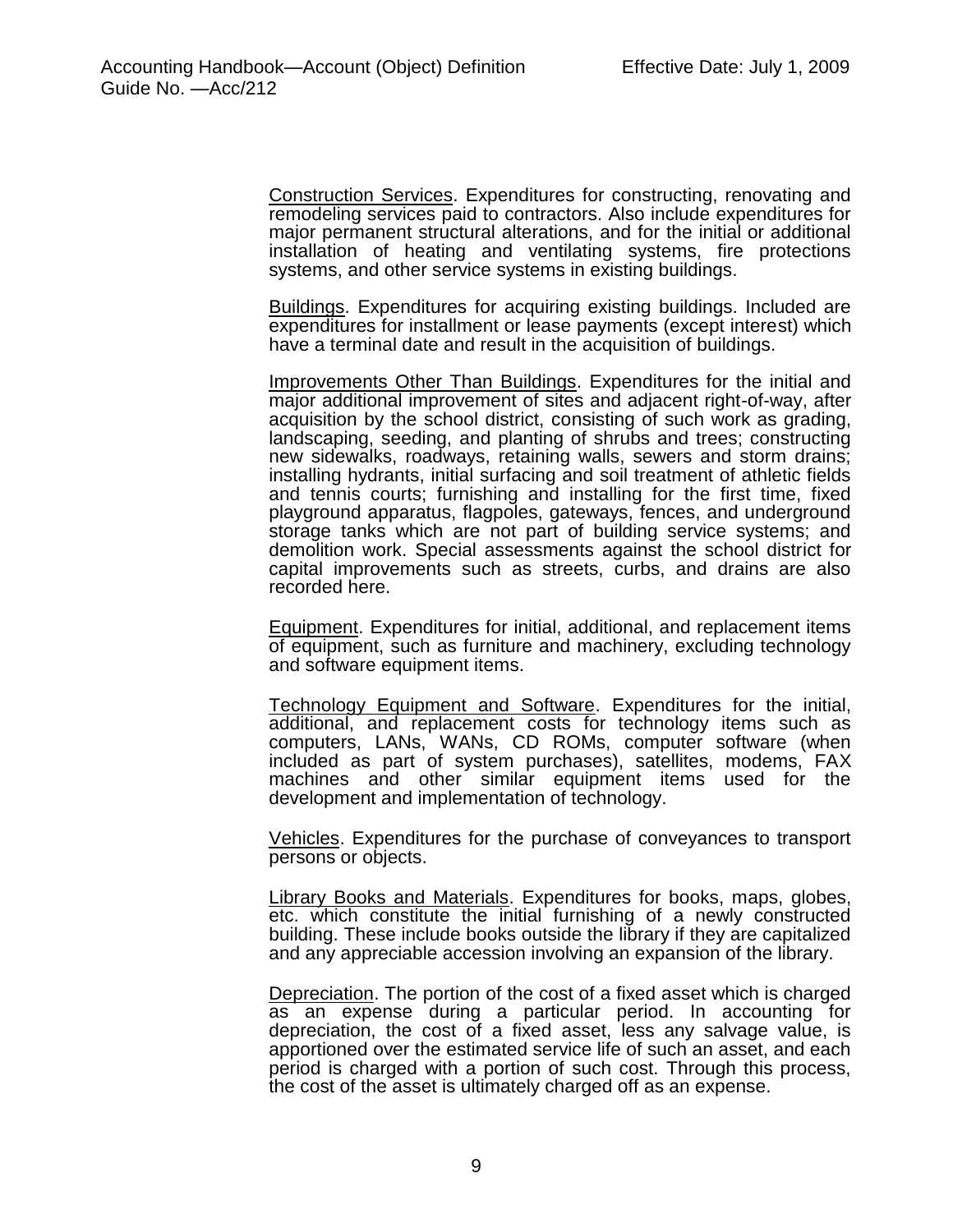Mobile Classrooms. Expenditures for the acquisition and improvements of mobile classrooms.

Other Capital Outlay. Expenditures for all other Capital Outlay excluded from the above classifications.

OTHER OBJECTS. Amounts paid for goods and services not included in the above classifications.

> Redemption of Principal. Amounts paid from current funds to retire serial bonds and long-term notes.

> Interest. Expenditures from current funds for interest on serial bonds, lease with option to buy, and notes.

> Discount on Bonds Sold. That portion of the sales price of bonds which is under the par value of the bond. The discount represents an adjustment of the interest rate.

> **Organization Membership Dues and Fees. Expenditures or** assessments for membership in professional or other organizations and associations.

> Liability/Tort Insurance. Insurance to protect school board members and their employees against loss due to accident or neglect.

> Litigation and Settlements. Expenditures for legal settlements and judgments related to general liability situations under supervision of the Board of Education.

> Pupil Activity. Used to record financial transactions related to schoolsponsored and interscholastic student activities. Travel, registration, and entrance fees for field trips and extra curricular activities are recorded here.

> Sales Tax on Adult Meals. Expenditures for sales tax on the sale of meals to adults paid to the State Department of Revenue.

> Other Objects. Amounts paid for all other expenses not classified above. (Includes Fees for Servicing Bonds reported in the Debt Service Fund.)

TRANSFERS. This object category does not represent a purchase. It is used as an accounting transaction to show that funds have been handled without goods and services rendered in return. Included here are transactions for transferring money from one fund to another and for transmitting flow-through fund to a recipient (person or agency).